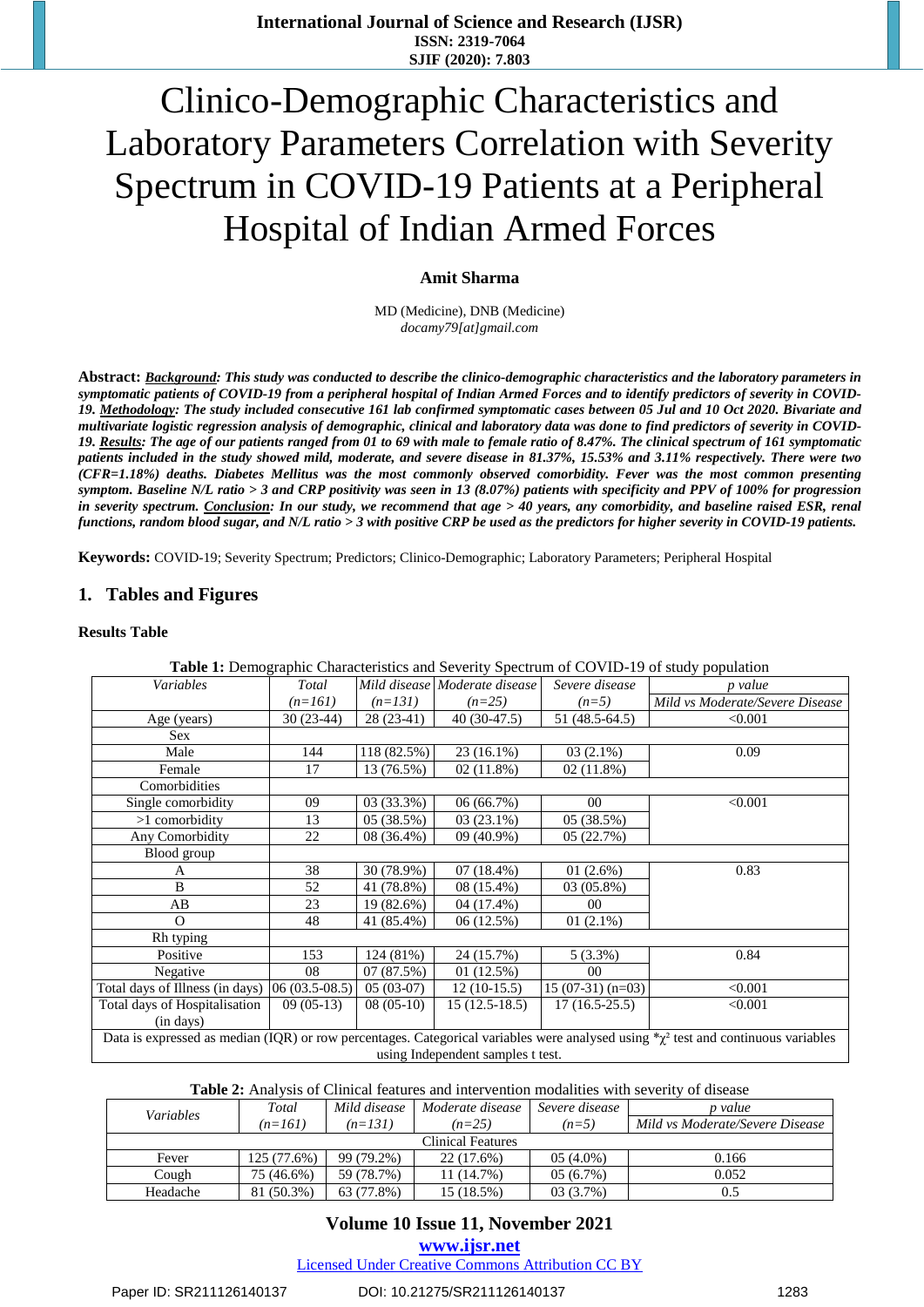# **International Journal of Science and Research (IJSR) ISSN: 2319-7064 SJIF (2020): 7.803**

| Bodyache                                                                                                  | 112 (69.6%) | 85 (75.9%)   | 22 (19.6%)   | 05(4.5%)     | 0.02    |  |
|-----------------------------------------------------------------------------------------------------------|-------------|--------------|--------------|--------------|---------|--|
| Running nose                                                                                              | $08(5.0\%)$ | 07(87.5%)    | 01(12.5%)    | 00           | 0.84    |  |
| Sore throat                                                                                               | 61 (37.9%)  | 51 (83.6%)   | 08 (13.1%)   | 02(3.3%)     | 0.80    |  |
| Diarrhea                                                                                                  | $16(9.9\%)$ | 10 (62.5%)   | 04 (25%)     | 02(12.5%)    | 0.03    |  |
| Dyspnea                                                                                                   | $02(7.4\%)$ | 00           | $02(100\%)$  | $00\,$       | < 0.001 |  |
| Anosmia                                                                                                   | 04(2.5%)    | 04 (100%)    | $00\,$       | $00\,$       | 0.62    |  |
| Altered taste                                                                                             | 06 (3.7%)   | 04 (66.7%)   | 02 (33.3%)   | $00\,$       | 0.44    |  |
| Chest pain                                                                                                | $02(1.2\%)$ | $01(50\%)$   | 01(50%)      | $00\,$       | 0.395   |  |
| Lethargy                                                                                                  | 13 (8.1%)   | $07(53.8\%)$ | $06(46.2\%)$ | $00\,$       | 0.006   |  |
| Abdominal pain                                                                                            | 11 (6.8%)   | $07(63.6\%)$ | $02(18.2\%)$ | $02(18.2\%)$ | 0.01    |  |
| Interventions                                                                                             |             |              |              |              |         |  |
| Azithromycin                                                                                              | 36 (22.4%)  | 27 (75%)     | $08(22.2\%)$ | $01(2.8\%)$  |         |  |
| Hcq                                                                                                       | 33 (20.5%)  | 11 (33.3%)   | 19 (57.6%)   | $03(9.1\%)$  |         |  |
| Methyl prednisolone                                                                                       | 23 (14.3%)  | $00\,$       | 18 (78.3%)   | 05(21.7%)    |         |  |
| Lmwh                                                                                                      | 24 (14.9%)  | 03 (12.5%)   | 16 (66.7%)   | $05(20.8\%)$ | $ -$    |  |
| Favipiravir                                                                                               | $16(9.9\%)$ | 02(12.5%)    | 11 (68.8%)   | 03 (18.7%)   |         |  |
| Remdesivir                                                                                                | $10(6.2\%)$ | 00           | $05(50\%)$   | $05(50\%)$   |         |  |
| Oxygen                                                                                                    | 14 (8.7%)   | $00\,$       | 09 (64.3%)   | 05(35.7%)    |         |  |
| Iv antibiotics                                                                                            | 32 (19.9%)  | $02(6.3\%)$  | 25 (78.1%)   | 05(15.6%)    | - -     |  |
| Data is expressed as row percentages. Categorical variables were analysed using $\chi^2$ test.            |             |              |              |              |         |  |
| The various intervention modalities were not analysed for significant correlation due to observer's bias. |             |              |              |              |         |  |

#### **Table 3:** Laboratory Parameters with Disease severity

| <b>Variables</b>                                                                                                                                  | <b>Total</b>      | Mild disease      | Moderate disease | Severe disease    | p value           |  |
|---------------------------------------------------------------------------------------------------------------------------------------------------|-------------------|-------------------|------------------|-------------------|-------------------|--|
|                                                                                                                                                   | $(n=161)$         | $(n=131)$         | $(n=25)$         | $(n=5)$           | Mild vs Moderate/ |  |
|                                                                                                                                                   |                   |                   |                  |                   | severe disease    |  |
| Haemoglobin (g/dl)                                                                                                                                | $14.6(13.5-15.4)$ | $14.7(13.6-15.5)$ | 14.3 (12.4-14.9) | 13.5 (10.8-14.2)  | 0.13              |  |
| White blood cells (per mm <sup>3</sup> )                                                                                                          | 5000 (4250-6200)  | 4800 (4000-5700)  | 6200 (4600-8450) | 7800 (6350-11400) | < 0.001           |  |
| Neutrophil count $(\% )$                                                                                                                          | 54 (46.5-63)      | 53 (46-58)        | 68 (55.5-72)     | 78 (74-85)        | < 0.001           |  |
| Lymphocyte count (%)                                                                                                                              | $34(26-40)$       | $36(30-40)$       | $24(20-33)$      | $16(10-19)$       | < 0.001           |  |
| <b>Neutrophil to Lymphocyte ratio</b>                                                                                                             | $1.59(1.1-2.5)$   | $1.44(1.1-1.9)$   | $2.8(1.7-3.6)$   | $4.88(3.9-8.5)$   | < 0.001           |  |
| ESR (mm in $1st hour$ )                                                                                                                           | $08(06-12)$       | $08(5.7-12)$      | $10(08-16)$      | $42(28.5-52.5)$   | < 0.001           |  |
| Bilirubin (mg/dl)                                                                                                                                 | $0.8(0.6-1.1)$    | $0.8(0.6-1.1)$    | $1.0(0.6-1.1)$   | $1.0(0.6-1.4)$    | 0.19              |  |
| AST (IU/L)                                                                                                                                        | $31(24-40)$       | $31(24-39)$       | $36(26-51)$      | $45(22.5-72)$     | 0.09              |  |
| ALT (IU/L)                                                                                                                                        | 28 (22-40)        | $28(22-38)$       | $34(22-46)$      | 40 (17.5-59.5)    | 0.16              |  |
| Urea $(mg/dl)$                                                                                                                                    | $26(24-30)$       | $26(24-30)$       | 28 (24-31.5)     | $32(29-44)$       | < 0.001           |  |
| Creatinine (mg/dl)                                                                                                                                | $0.8(0.7-0.9)$    | $0.8(0.7-0.9)$    | $0.9(0.7-1.0)$   | $1.1(0.9-1.2)$    | 0.002             |  |
| Platelet count (per mm <sup>3</sup> )                                                                                                             | 198 (167-233.5)   | 194 (165-228)     | 199 (163-293.5)  | 208 (188.5-253.5) | 0.11              |  |
| Random Blood Sugar (mg/dl)                                                                                                                        | $100(87-123)$     | 98 (88-115)       | $106(75-167)$    | 186 (111.5-238.5) | < 0.001           |  |
| *C-reactive protein                                                                                                                               |                   |                   |                  |                   |                   |  |
| Positive                                                                                                                                          | 25 (15.5%)        | 3(12%)            | 17 (68%)         | 5(20%)            | < 0.001           |  |
| Negative                                                                                                                                          | 136 (84.5%)       | $128(94.1\%)$     | $8(5.9\%)$       | 00 <sup>2</sup>   |                   |  |
| Data is expressed as median (IQR) or row percentages. Categorical variables were analysed using $\sqrt[k]{2}$ test and continuous variables using |                   |                   |                  |                   |                   |  |
| Independent samples t test.                                                                                                                       |                   |                   |                  |                   |                   |  |

| <b>Table 4:</b> Predictive values for N/L Ratio and CRP with disease severity |  |  |  |
|-------------------------------------------------------------------------------|--|--|--|
|-------------------------------------------------------------------------------|--|--|--|

|                            |              | $N/L$ Ratio > 3 and CRP Positive Either N/L Ratio < 3 or CRP Negative or both Total |     |                        |
|----------------------------|--------------|-------------------------------------------------------------------------------------|-----|------------------------|
| Mild Disease               | 00           |                                                                                     | 131 | Specificity = $100\%$  |
| Moderate or Severe Disease |              |                                                                                     | 30  | Sensitivity = $43.3\%$ |
| Total                      |              | 148                                                                                 | 161 |                        |
|                            | $PPV = 100%$ | $NPV = 88.5%$                                                                       |     |                        |

**Table 5:** Multivariate analysis of mild vs moderate/severe severity with various factors

| <b>Variables</b>           | <b>Unadjusted Odds Ratio</b> | <b>Adjusted Odds Ratio</b> | <i>p</i> -value |
|----------------------------|------------------------------|----------------------------|-----------------|
| Male gender                | $1.40(0.42 - 4.63)$          | $1.85(0.22 - 15.23)$       | 0.56            |
| Having any one comorbidity | 15.30 (3.50-67.60)           | 16.73 (2.45-113.90)        | 0.04            |
| Having $>01$ comorbidity   | 12.30 (3.60-42.20)           | 8.12 (1.83-35.88)          | 0.006           |
| Cough                      | $0.72(0.32-1.60)$            | $1.19(0.38-3.74)$          | 0.76            |
| Body ache                  | $0.21(0.06-0.71)$            | 17.20 (1.71-172.62)        | 0.01            |
| Diarrhoea                  | $0.33(0.11-0.99)$            | $4.25(0.91-19.76)$         | 0.06            |
| Dyspnoea                   | $0.01(0.002 - 0.11)$         | 217.60 (10.36-4570.40)     | 0.001           |
| Lethargy                   | $0.23(0.07-0.73)$            | $2.20(0.40-12.24)$         | 0.36            |
| Abdominal pain             | $0.40(0.10-1.34)$            | $0.81(0.04-17.94)$         | 0.89            |

# **Volume 10 Issue 11, November 2021**

**www.ijsr.net**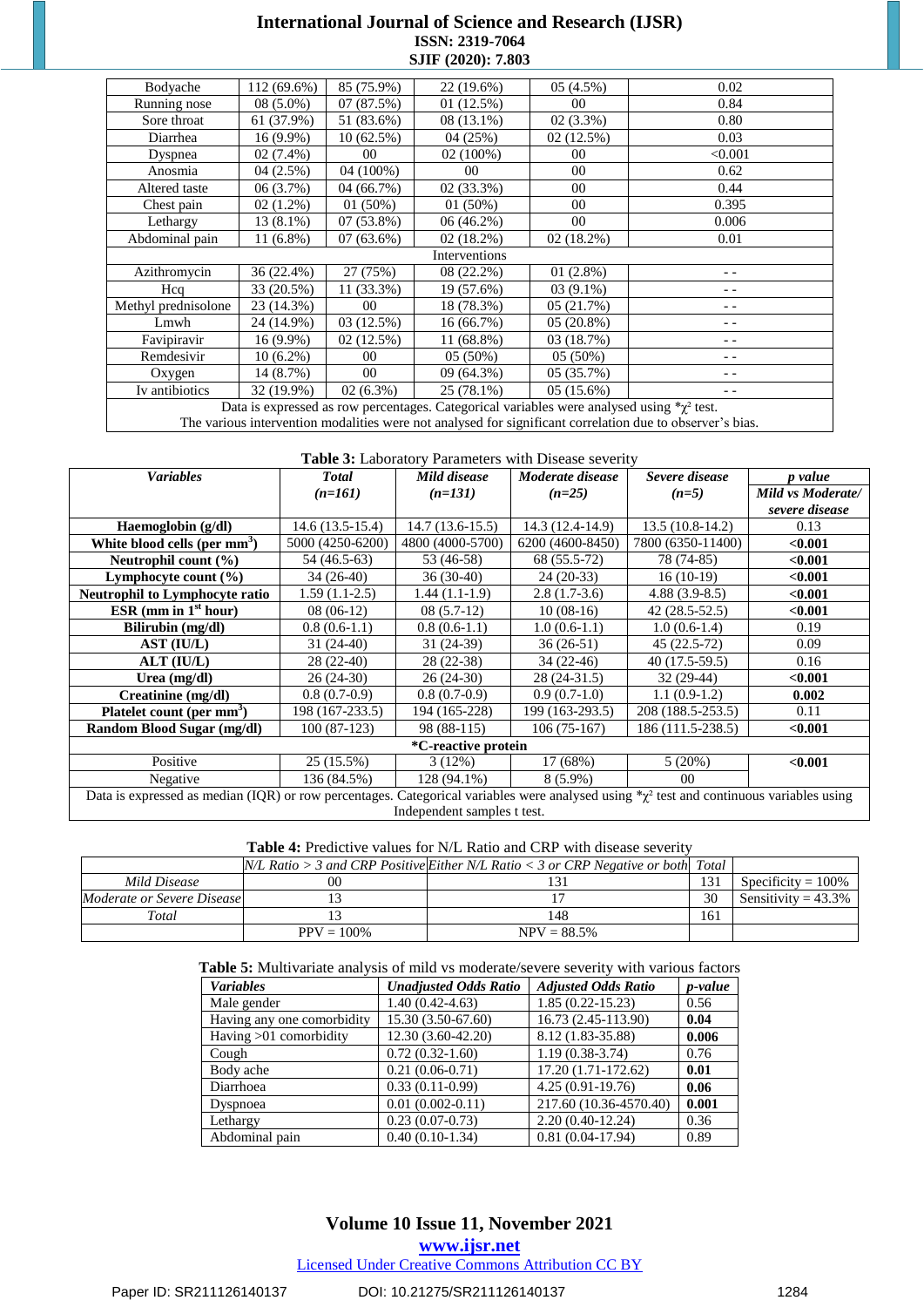# **International Journal of Science and Research (IJSR) ISSN: 2319-7064 SJIF (2020): 7.803**

**Graph**



**Graph 1:** Graph depicting cumulative figures of COVID-19 patients at our hospital

# **1. Introduction**

COVID-19 (**CO**rona**VI**rus**D**isease 20**19**) is caused by enveloped, single stranded RNA beta-coronavirus named SARS CoV 2 (1) . It has its origin in cluster of patients with pneumonia of unknown cause in the Wuhan city of China, in December 2019 (2) . Since then this nanometre sized contagion has spread across the borders at a rapid pace threatening not only the economies but also posing challenges to the health care infrastructure of India and superpowers of the world (3) . WHO declared it as a public health emergency of international concern on 30 January 2020 and a pandemic on 11 Mar 2020 (4) . In India, the first confirmed case of COVID-19 was detected on 30 Jan 2020 at General Hospital, Thrissur, Kerala (5) . Since then, this disease in India has infected more than 6 million people with doubling rate of 36.5 days. The disease cure rate has been good at 83%, however, approximately 95 thousand (CFR 1.56%) have succumbed to this contagion with cured to death ratio of 53% as on 29 Sep 2020 (6) . The clinical presentation of the disease includes asymptomatic, presymptomatic, symptomatic individuals (7) . The clinical severity of these symptomatic individuals can range from mild cases with cough and sore throat to moderate cases with breathlessness, high grade fever and pneumonia to severe cases with ARDS and Sepsis (8) . It is due to these asymptomatic and pre-symptomatic individuals, who are ambulant and can spread the infection to other people, and also the lack of evidence based treatment or a vaccine, the whole world is facing the challenge to control this pandemic (9). The major pathogenesis in moderate and severe COVID-19 has been the dysregulated immune system and cytokine storm (10) and severe endothelial injury along with widespread thrombosis and microangiopathy  $(11)$ . Hence, various trials and studies have been conducted which have recommended systemic corticosteroids (CoDEX trial) (12) and anticoagulation (13) as to reduce mortality and progression in COVID-19. Till now, no other specific treatment has been licensed by Drug Controller General of India (DCGI) for COVID-19. The treatment is primarily supportive with IV Antibiotics, systemic corticosteroids, anticoagulants and Oxygen support whenever required on

case to case basis. With the paucity of directly acting antivirals against SARS CoV 2, much attention has been diverted to repurposed drugs like Hydroxychloroquine, Favipiravir and Remdesivir (14) . The trials on other possible preventive or therapeutics arms like convalescent plasma therapy, monoclonal antibodies, anti-viral drugs and vaccines are also ongoing for combating this disease (15) . In the meanwhile, healthcare workers are working tirelessly and trying to formulate management guidelines to combat the disease even with the high risk of contracting disease due to repeated occupational exposure (16) . Most of the available data on COVID 19 is from tertiary care hospitals in metro cities of India. This study was conducted to find clinico-demographic characteristics and laboratory parameters to predict mild vs moderate-severe in the severity spectrum of COVID-19 disease at any point of time at a resource constraint peripheral hospital for identification of at-risk individuals and in turn to reduce the morbidity and mortality by imparting timely therapy.

# **2. Material and Methods**

### **2.1 Study Design**

This single centre, prospective, observational study was done at a peripheral hospital of Indian Armed Forces at Goa. The medical facilities at this hospital caters to the clientele population of approximately 8000 which includes serving and retired personnel of Indian Armed Forces and/or their dependants. The first lab confirmed case of COVID 19 was admitted on 05 July 2020. Since then, out of a total of approximately 1300 patients presenting with symptoms of Influenza Like Illness (ILI) between 05 Jul to 10 Oct 2020, 774 patients were tested by RT-PCR based TrueNat testas per the criteria laid down by ICMR (updated time to time) (17) . Atotal of 169 patients tested positive for SARS CoV 2 by TrueNat test. Out of these 169 patients, 08 patients were asymptomatic who were tested because of close contact with a lab confirmed COVID positive case.161 patients who were symptomatic were admitted and consecutively enrolled in this study for analysis.

**Volume 10 Issue 11, November 2021 www.ijsr.net**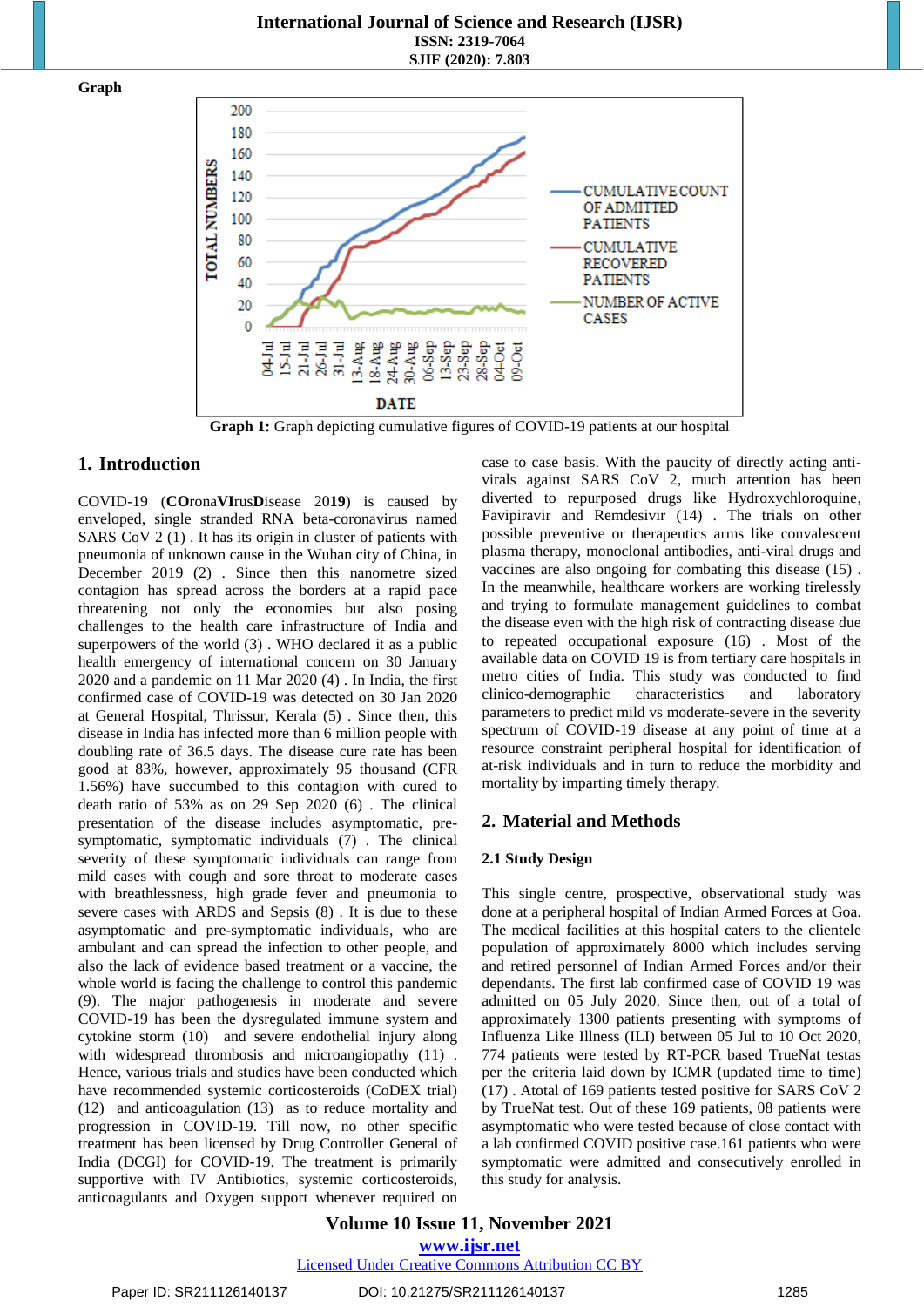## **2.2 Data Collection**

A Written informed consent was obtained from all patients before inclusion in the study. No sensitive information like names and ranks of patients or name of the hospital was included in the data tables or study. Appropriate permission was obtained from the hospital Commanding Officer and the Naval Headquarters.

The demographic data of all patients which included their name, age, gender, blood group, co-morbidities and contact history was collected at the time of their swab collection. The data of clinical and laboratory parameters was collected from the medical records of these patients. The clinical parameters included the symptom (s) on the first day of illness, the dates of symptom onset, complete resolution, admission to hospital, discharge from hospital and the treatment given.

All patients received symptomatic treatment with paracetamol, levo-cetrizine, diphenhydramine on case-tocase basis along with off-label use of vitamin C, zinc and vitamin D. The patients with co-morbidities were continued on pre-existing treatment with addition of basal-bolus insulin for controlling steroid induced hyperglycemia. Patients with symptoms of mild URTI were given Azithromycin and/or Hydroxychloroquine (HCQ), if there were no contraindications. IV Antibiotics (Ceftriaxone plus Clarithromycin) were started in patients with persistent fever spikes for > 3days. Favipiravir with corticosteroids and low molecular weight heparin (LMWH) was instituted to patients with regular fever spikes for further  $> 3$  days while on IV Antibiotics and with raised inflammatory markers i. e. neutrophil to lymphocyte ratio > 3, raised ESR and CRP positive. Treatment with Favipiravir was changed to Remdesivir with continuation of IV Antibiotics, corticosteroids and LMWH in all patients progressing to hypoxemia requiring oxygen inhalation or ventilatory support. Oxygen supplementation in hypoxemic patients was done via nasal prongs, face mask, non-rebreathing mask, or ventilatory support with non-invasive/ invasive ventilation along with COVID awake repositioning/ proning (CARP) protocol. All these medications were used on the case-tocase basis with emergency use authorisation granted by DCGI for 'off label' use and after obtaining written consent from the patient for same.

All patients underwent testing for hematological, biochemical and serological parameterswhich included hemoglobin, TLC, DLC, platelet count, ESR, random blood sugar, urea, creatinine, bilirubin, AST, ALT and CRP (qualitative) on the day of admissions and repeated on case to case basis. Neutrophil to Lymphocyte ratio (N/L ratio) was obtained by dividing the Neutrophil percentage by Lymphocyte percentage in DLC. Only parameters of the day of admission were included for the purpose of analysis.

The patients were discharged from the hospital only after  $10<sup>th</sup>$  day of the onset of symptoms and at least 3 days of asymptomatic period or stoppage of all kind of COVID related treatment/ oxygen supplementation which ever was later.

All patients were categorised in to sub-groups based on their documented clinical outcome at the time of their primary outcome which was either discharge from the hospital or death due to COVID-19 or its related complications. These sub-groups which included mild, moderate, severe disease and death, were defined as per the updated clinical management guidelines for COVID 19 issued by MoHFW (updated time to time) (8) .

# **2.3 Statistical Analysis**

Statistical analysis was carried out using Statistical Package for the Social Sciences 21 and Microsoft Excel 2019. All quantitative data such as age, haemodynamic parameters, laboratory values and days of illness were estimated using measures of central location (mean, median and Inter Quartile Range). Qualitative or categorical variables were described as proportions. The Mann-Whitney *U* test, Fisher's exact test, χ2 test, and Yates' continuity correction were applied to analyse the differences between groups according to the type of data. Bivariate and multivariate logistic regression analyses were performed to analyse the effect of categorical variables (gender, having comorbidity and clinical features) for mild vs moderate/severe COVID-19 disease. The data of various Intervention modalities was not included in analysis due to observer's bias. Backward conditional multivariable logistic regression analysis was done using variables which showed significance of  $(p<0.1)$ in univariate analysis.

# **3. Results**

The demographic characteristics of 161consecutive symptomatic patients who tested positive for SARS CoV 2 by TrueNat test between 05 Jul to 10 Oct 2020and were included in the study are depicted in Table 1. Cumulative case count of positive patients, recovered patients and active patients at any given point of time is shown in Figure 1.

The patients age ranged from 01 to 69 years. The age distribution curve was left skewed by 0.475. The male and female ratio was  $8.47$ . B+ (n=50; 31.1%) was the most common blood group. Diabetes Mellitus (n=17; 10.0%) was the most commonly observed comorbidity followed by Primary Hypertension (n=12; 7.1%).

Out of 161symptomatic patients, 131 (81.4%) had mild, 25  $(15.5\%)$  moderate and  $\frac{1}{5}$   $(3.1\%)$  had severe disease. This includes 11 (6.8%) healthcare workers (HCW) who got infected after contact in their OPDs, non-COVID wards or emergency room with individuals who became symptomatic and tested positive after 2-3 days. None of the HCW who were on duty in COVID isolation ward of our hospital have tested positive till date. Out of 30 patients in moderate and severe category, only 02 patients were admitted on emergency basis due to hypoxemia at the time of admission.

The presenting symptoms and treatment imparted to study population are depicted in Table 2. Fever was the most common presenting symptom in 125 (77.6%) patients. Fever was also the most common presenting symptom in patients with underlying Diabetes (n=12 of 17, 70.6%), and Primary Hypertension (n=11 of 12, 91.7%). Azithromycin (n=36;

# **Volume 10 Issue 11, November 2021 www.ijsr.net**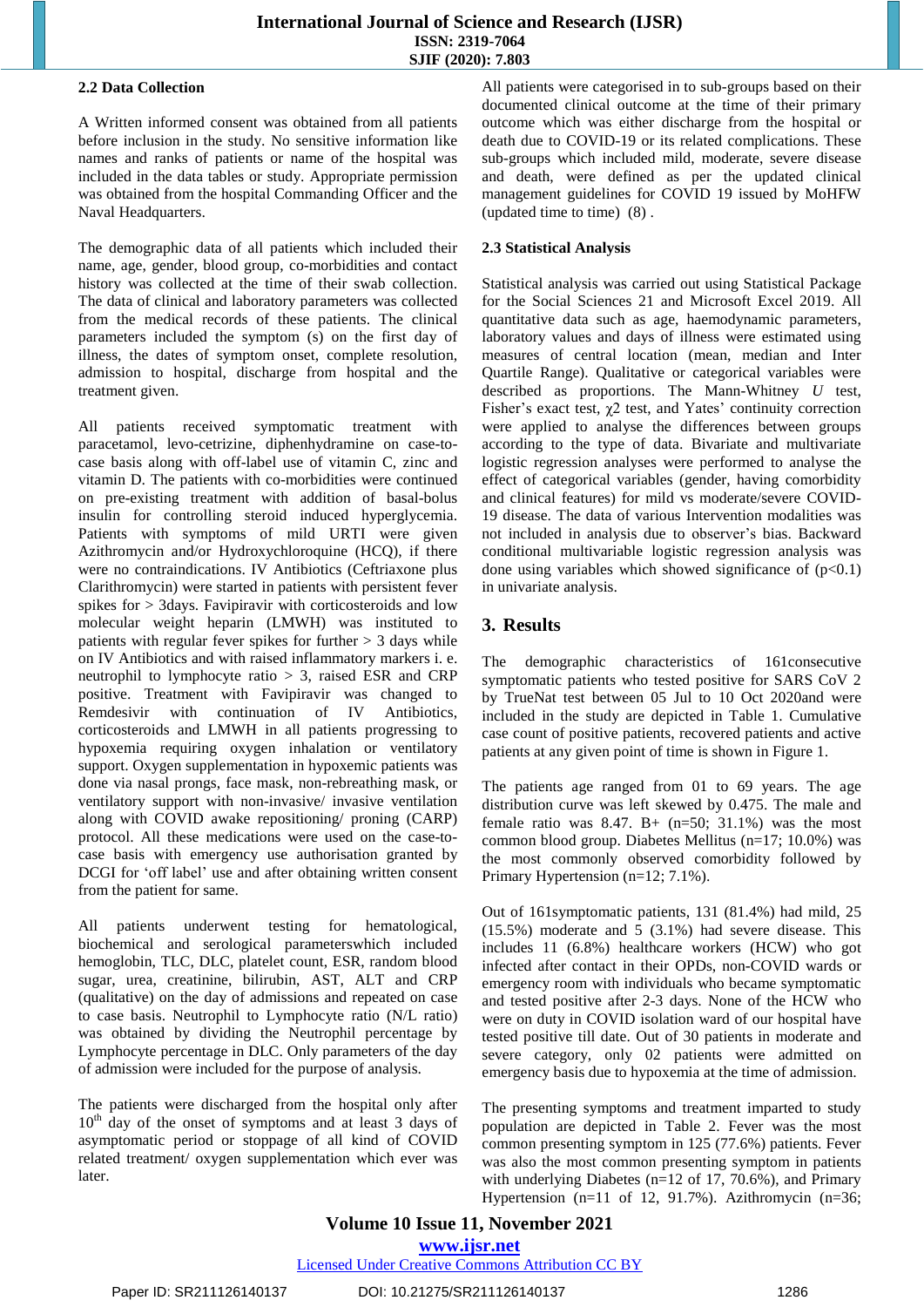# **International Journal of Science and Research (IJSR) ISSN: 2319-7064 SJIF (2020): 7.803**

22.4%) and/or HCQ ( $n=33$ ; 20.5%) were given in patients who had mild symptoms persistent for more than 5 days after ruling out any contraindication and a screening ECG. Other treatment modalities used on case-to-case basis were prophylactic or therapeutic doses of LMWH (n=24; 14.9%), systemic corticosteroid (n=23; 14.3%), IV Antibiotics (n=32; 19.9%), oral Favipiravir (n=16; 9.9%), IV Remdesivir (n=10; 6.2%), oxygen supplementation (n=14; 8.7%) and ventilatory support (n=5; 3.1%).

The 25 patients with moderate disease included 16 patients who had persistent fever of  $> 3$  days of admission with raised inflammatory markers requiring IV Antibiotics along with systemic glucocorticoids and prophylactic low molecular weight heparin. Out of these 16 patients, 14 patients recovered without any further intervention, however 02 patients had persistent fever of > 3 days even after starting above therapeutics for which oral Favipiravir was added. The other 9 patients progressed to hypoxemia with respiratory rate in the range of 24-30 and SpO2 in the range of 90-94% and required supplementary oxygen support through nasal cannula or face mask. These patients were also given Favipiravir along with IV Antibiotics, systemic corticosteroids and LMWH. Of these 9 patients, 05 progressed to requirement of oxygen through nonrebreathing mask (NRBM) for maintaining target SpO2 in which Favipiravir was changed to Remdesivir.

The 5patients in severe disease progressed to have respiratory distress and severe hypoxemia with RR > 30 and  $SpO2 < 90\%$  even with above therapeutic modality, were changed over to IV Remdesivir along with systemic corticosteroids, therapeutic doses of LMWH and ventilatory support. All 5 patients were initially placed on non-invasive ventilatory (NIV) support. Three of these patients recovered on NIV support and subsequently discharged, however 02 patients required mechanical ventilation because of not maintaining target SpO2 who subsequently succumbed after 17 days of total illness days each. These were a 50 yrs old female with Diabetes, Hypertension, obesity hypothyroidism, and a 61 yrs old male with Diabetes, Hypertension, Coronary Artery Disease & COPD.

The data on laboratory parameters of patients on the day of admission are as shown in Table 3. On admission, Leucopenia was observed in 32 (19.8%), and leucocytosis in 04 (2.5%) patients. Lymphocytopenia was observed in 55 (34.2%) patients with Neutrophil to Lymphocyte (N/L) ratio of  $>$  3 in 29 (18.0%) patients.28 (17.4%) patients had mild transaminitis and only 02 (1.2%) had AKI which subsequently recovered with supportive management. Combined N/L ratio > 3 and CRP positivity on the day of admission was seen in 13 (8.0%) patients all of whom later progressed to moderate or severe disease.

# **4. Discussion**

This study, to our knowledge, is the largest hospitalised COVID-19case series report at a peripheral hospital of Indian Armed Forces. The earlier studies have only reported a series of 08 cases (18) and of 03 patients with atypical presentation in COVID-19 (19) . This study attempts to evolve certain findings to identify patients of COVID-19 atrisk of progressing to moderate or severe disease to reduce the morbidity and mortality in them.

The median (IQR) age of our patients was 30 (23-44 years) and there was male preponderance with male to female ratio of 8.47 which significantly varies when compared to previous study from India (20, 15, 21) and rest of the world (22–24) , which is possibly due to predominance of younger unmarried male work force in Armed Forces who stay in barracks with increased risk of transmission of contagious diseases between them. There was significant association of increased risk of moderate or severe disease with increasing age (p value  $< 0.001$ ) specially in age  $> 40$  years (Sensitivity 60%, Specificity of 71.7%, PPV of 32.7% and NPV of 88.7%) which is comparable to studies by Wang et al and Gallo Marine et al  $(25, 26)$ .

There was no significant association between the gender and severity of the disease (p value 0.09). However, chi-square test of study population gender proportion to the estimated gender proportion (Males 51.5% and Females 48.5%) in general population of India as per CENSUS 2011 (27) showed a significant association of occurrence of disease in male population (p value  $\leq 0.001$ ) which is a similar to the observation made in the study by Chen et al at Wuhan, China (28) . This finding can be more pertinent to Indian families in which the female counterparts takes on the challenging role of housemaker and child care, with further reduction of their outdoor activities due to lockdown in India which was imposed on 25 Mar 2020 and is still in force with certain relaxations.

In our study, maximum number of patients had  $B+$  type of blood group followed by O+. However, There was also no significant correlation of occurrence of disease in any particular blood group when compared to the prevalence of various blood group in general population of India (29, 30) (p value 0.346). This finding differs from the studies with the studies by Wu et al, Zeng et al and Zhao et al (31–33) . This difference in observation is seen because all of these studies have done the analysis taking the proportion of various blood group in their patient population only rather than comparing with the prevalence of various blood group type in general population of their country. Also, there was no significant association of increased severity of disease with any blood group (p value 0.83) or Rh type (p value 0.84) which is similar to the studies on similar subject (31– 33) . We found that presence of a pre-existing illness specially in patients with more than one co-morbidities had higher risk of progression to moderate or severe disease (p value 0.046) which is similar to the findings in study by Dosi et al and Fang et al (34, 35) .

The clinical outcome and the severity spectrum in our study population showed that our patients predominantly had mild disease (81.4%) followed by Moderate (15.5%) and Severe Disease (3.1%) which is comparable to the proportions reported in symptomatic patients in Indian studies (20, 21, 36) and studies from China (23, 37) . There were 02 deaths from the severe category with case fatality rate of 1.2% which is significantly lower than few of the studies  $(15, 38)$ but comparable to studies by Mohan et al and Guan et al (20, 23) . Both of these patients had multiple co-morbidities.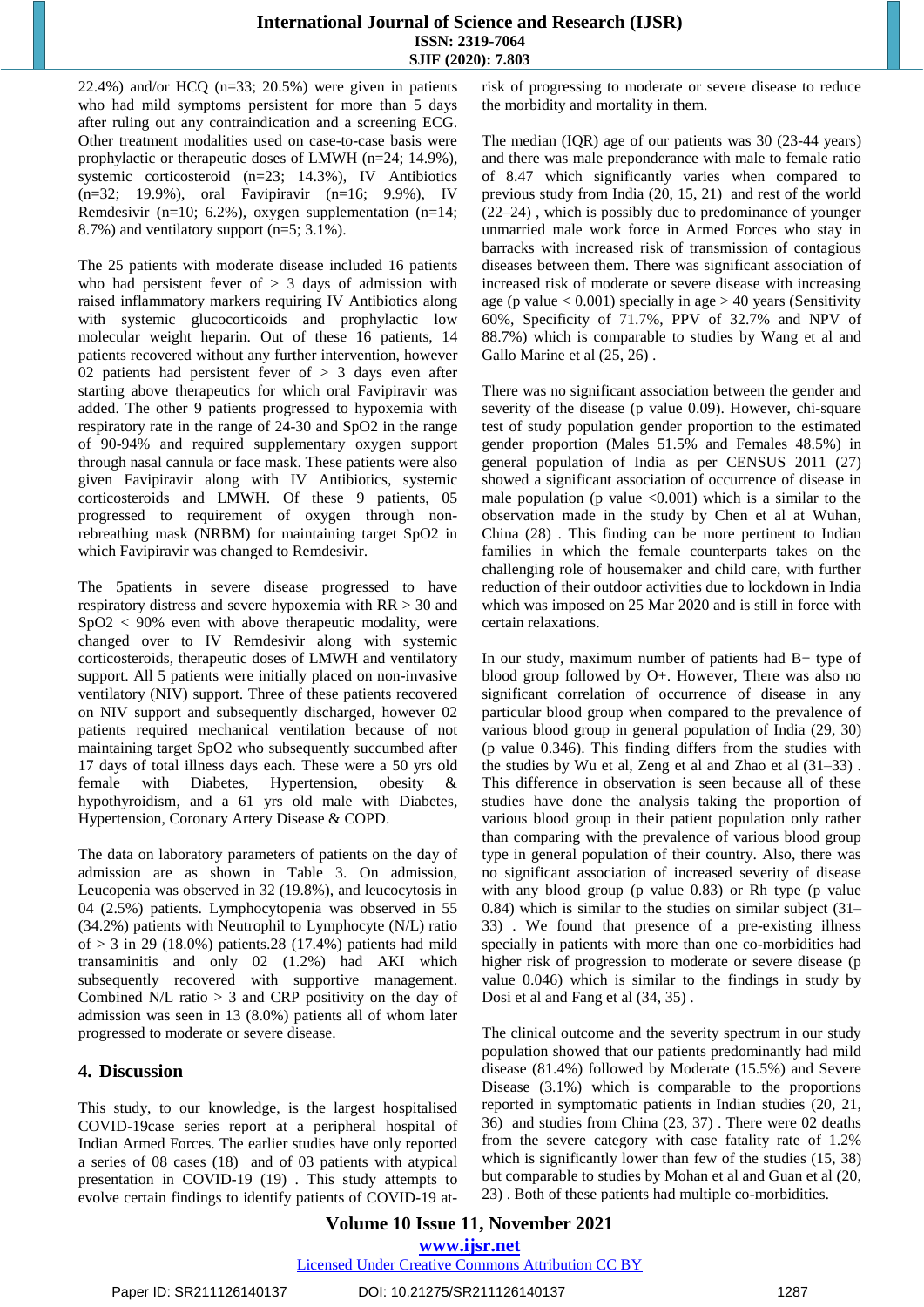The median (IQR) duration of illness and hospitalisation in all cases was 06 (3.5-8.5 days) and 09 (5-13 days) respectively which is similar to the findings in study by Kayina et al (39) . These durations were higher in patients with higher severity (p value  $< 0.001$ ). In moderate and severe disease category, 28 patients had median (IQR) duration of worsening of 9 (7-11 days) from the onset of illness which is comparable to the duration of worsening in the study by Huang et al (38) .

Fever followed by body ache, headache and cough were the most common presenting symptoms in our patients which was also the trend seen in various studies from China (40) , New York (24) and India (34) . Due to the lack of definitive evidence based treatment at the start of the pandemic, we followed the clinical management guidelines formulated and updated time to time by MoHFW, Govt of India (6) . All patients were given symptomatic treatment with paracetamol, levo-cetrizine, diphenhydramine on case-tocase basis along with off-label use of vitamin C, zinc and vitamin D. Only Hydroxychloroquine, Favipiravir and Remdesivir have shownsome benefits as antivirals in mild, mild to moderate (41) and moderate to severe cases (42) of COVID-19 respectively. However, these have only been granted emergency use authorisation by DCGI for use in India. Hence, HCQ, Favipiravir and Remdesivir were used in 33, 16 and 10 patients respectively on case-to-case basis only as an 'off-label' use after obtaining proper written consent from the patients and not as a blanket treatment. Systemic corticosteroids and LMWH were predominantly used in patients with moderate and severe disease. IV Antibiotics (n=36) were given for 7 days in cases of persistent fever of  $> 3$  days and patients requiring IV Corticosteroids, LMWH and Oxygen support to prevent secondary infections.

Leucocytosis with neutrophilia and lymphopenia on the day of admission showed significant correlation with high risk of progression to moderate or severe disease. However, if these are combined in to one as neutrophil to lymphocyte (N/L) ratio then N/L ratio of > 3showed high value in predicting if a patient is at risk of progressing to higher end in severity spectrum (p value  $< 0.001$ ). These findings of Leucocytosis with Neutrophilia and lymphopenia are in congruence with other studies from India (15, 39) . The other laboratory parameters which showed significant correlation to higher severity in the disease were raised ESR (p value  $< 0.001$ ), and raised renal functions (p value 0.002) which was also seen in studies by Chen et al and Cao et al (28, 43) . High random blood sugar at the time of admission (p value  $\leq$ 0.001) was observed in moderate to severe cases which was confirmed by regular blood sugar monitoring. This was also seen in the metanalysis done by Chen et al (44) . However, it requires further research to ascertain that whether this finding is due to COVID related increased insulin resistance or stress induced production of counter-regulatory hormones. CRP was positive in 25 patients and showed significant correlation with moderate and severe disease (p value  $< 0.001$ ) which is similar to the findings in study by Pourbagheri-Sigaroodi et al (45) . On combining N/L ratio > 3 and CRP positive findings, we found that it can predict the progression of disease to moderate or severe with specificity and PPV of 100% (Table 4) which can be very useful in peripheral hospitals like ours where the facilities for investigations like quantitative CRP, D-Dimer, Ferritin, procalcitonin and IL-6 are not available. However, D-Dimer, Ferritin, Procalcitonin and IL-6 were done only in patients who progressed to moderate or severe disease on case-tocase basis from private laboratories. Hence, comparative analysis of these investigations between mild and moderate/severe cases was not done. The backward conditional multivariate logistic regression analysis of categorical variables (with p value  $< 0.1$ ) showed patients presenting with bodyache, diarrhoea or dyspnoea at the time of admission and presence ofone or more comorbidities, also to be independent predictors of moderate/severe COVID-19 disease (Table 5).

# **5. Conclusion**

In this single centre study of 161 COVID-19 patients admitted at a peripheral hospital we found that almost 20% of patients may progress to moderate or severe COVID-19 disease. Hence, it is important to identify various clinicodemographic and pathological markers to predict this progression early so as to impart timely intervention to reduce the morbidity and mortality due to COVID-19. This study shows that patients with age >40 years, presenting symptoms of body ache, diarrhoea or dyspnoea, presence of one or more comorbidities, and laboratory parameters showing raised ESR, raised renal function and high random blood sugar at the time of admission had propensity to progress in severity spectrum of the disease.  $N/L$  ratio  $> 3$ along with CRP positivity at presentation hashigh predictive values in identifying patients at risk of progression of disease. The limitation in our study was the small number of sample size and the restriction of providing services to only entitled clientele population of Armed Forces. Hence, further research is required in general population with larger sample size to authenticate above findings of our study.

# **Financial Support and Sponsorship**

There was no financial support or sponsorship by any organisation towards conducting this study.

## **Conflict of Interest**

There is no conflict of interest.

# **References**

- [1] Gorbalenya AE, Baker SC, Baric RS, de Groot RJ, Drosten C, Gulyaeva AA, et al. The species Severe acute respiratory syndrome-related coronavirus : classifying 2019-nCoV and naming it SARS-CoV-2. Nat Microbiol.2020 Apr; 5 (4): 536–44.
- [2] Zhu N, Zhang D, Wang W, Li X, Yang B, Song J, et al. A Novel Coronavirus from Patients with Pneumonia in China, 2019. N Engl J Med.2020 Feb 20; 382 (8): 727–33.
- [3] Bobdey S, Ray S. Going viral Covid-19 impact assessment: A perspective beyond clinical practice. J Mar Med Soc.2020; 22 (1): 9.
- [4] WHO Director-General's opening remarks at the media briefing on COVID-19-11 March 2020

# **Volume 10 Issue 11, November 2021**

**www.ijsr.net**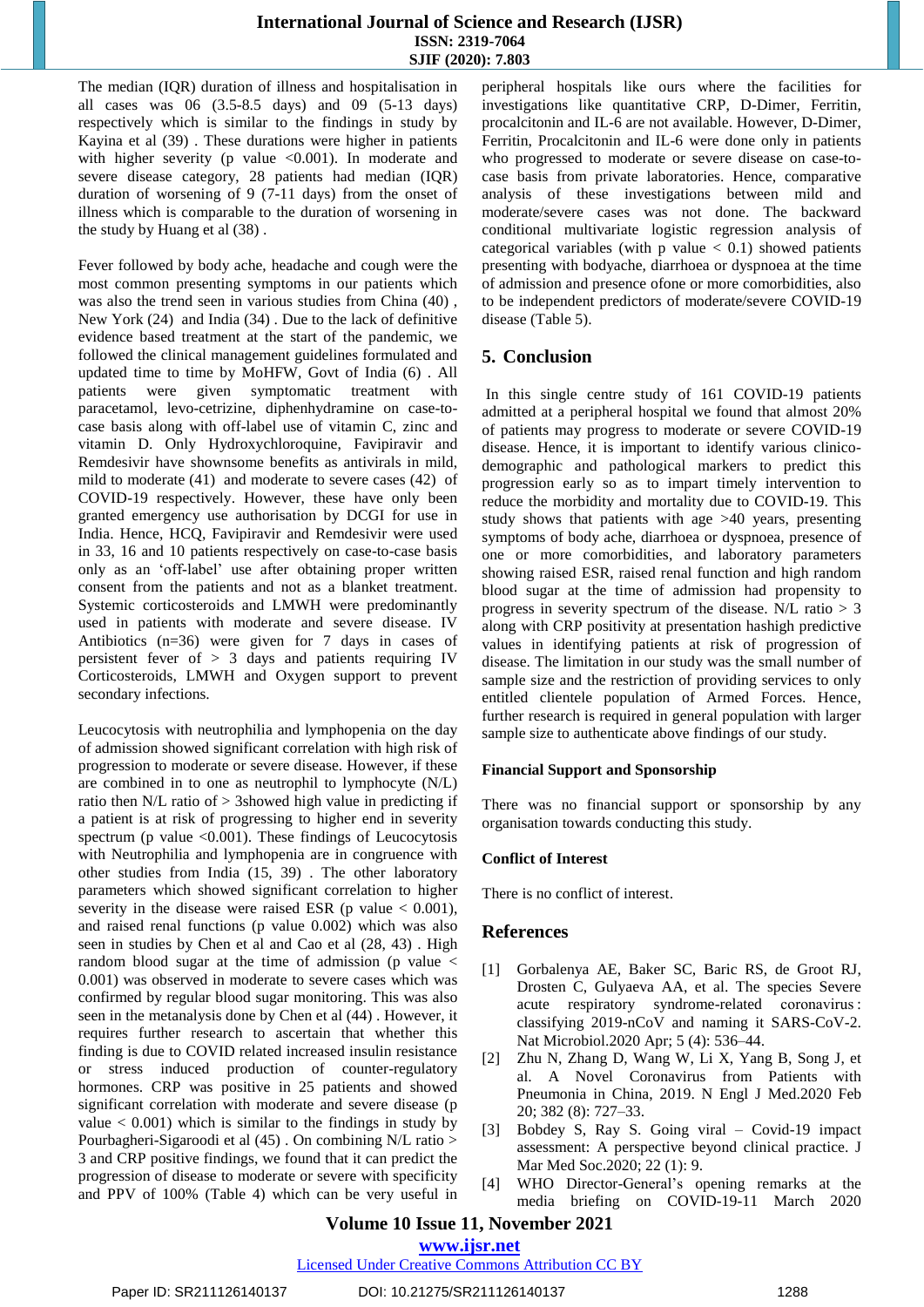[Internet]. [cited 2020 Sep 27]. Available from: https: //www.who. int/dg/speeches/detail/who-directorgeneral-s-opening-remarks-at-the-media-briefing-oncovid-19---11-march-2020

- [5] Andrews M, Areekal B, Rajesh K, Krishnan J, Suryakala R, Krishnan B, et al. First confirmed case of COVID-19 infection in India: A case report. Indian J Med Res.2020; 0 (0): 0.
- [6] MoHFW | Home [Internet]. [cited 2020 Sep 29]. Available from: https: //www.mohfw. gov. in/
- [7] Zhou F, Yu T, Du R, Fan G, Liu Y, Liu Z, et al. Clinical course and risk factors for mortality of adult inpatients with COVID-19 in Wuhan, China: a retrospective cohort study. The Lancet.2020 Mar; 395 (10229): 1054–62.
- [8] UpdatedClinicalManagementProtocolforCOVID19date d03072020. pdf [Internet]. [cited 2020 Sep 29]. Available from: https: //www.mohfw. gov. in/pdf/UpdatedClinicalManagementProtocolforCOVID 19dated03072020. pdf
- [9] Tu H, Tu S, Gao S, Shao A, Sheng J. Current epidemiological and clinical features of COVID-19; a global perspective from China. J Infect.2020 Jul; 81  $(1): 1-9.$
- [10] Qin C, Zhou L, Hu Z, Zhang S, Yang S, Tao Y, et al. Dysregulation of Immune Response in Patients With Coronavirus 2019 (COVID-19) in Wuhan, China. Clin Infect Dis.2020 Jul 28; 71 (15): 762–8.
- [11] Ackermann M, Verleden SE, Kuehnel M, Haverich A, Welte T, Laenger F, et al. Pulmonary Vascular Endothelialitis, Thrombosis, and Angiogenesis in Covid-19. N Engl J Med.2020 Jul 9; 383 (2): 120–8.
- [12] Tomazini BM, Maia IS, Cavalcanti AB, Berwanger O, Rosa RG, Veiga VC, et al. Effect of Dexamethasone on Days Alive and Ventilator-Free in Patients With Moderate or Severe Acute Respiratory Distress Syndrome and COVID-19: The CoDEX Randomized Clinical Trial. JAMA.2020 Oct 6; 324 (13): 1307.
- [13] Rico-Mesa JS, Rosas D, Ahmadian-Tehrani A, White A, Anderson AS, Chilton R. The Role of Anticoagulation in COVID-19-Induced Hypercoagulability. Curr Cardiol Rep.2020 Jun 17; 22 (7): 53.
- [14] Moazzam M, Sajid MI, Shahid H, Butt J, Bashir I, Jamshaid M, et al. Understanding COVID-19: From Origin to Potential Therapeutics. Int J Environ Res Public Health.2020 Jan; 17 (16): 5904.
- [15] Aggarwal A, Shrivastava A, Kumar A, Ali A. Clinical and Epidemiological Features of SARS-CoV-2 Patients in SARI Ward of a Tertiary Care Centre in New Delhi. J Assoc Physician India.2020 Jul; 68: 19– 26.
- [16] Chatterjee P, Anand T, Singh K, Rasaily R, Singh R, Das S, et al. Healthcare workers & SARS-CoV-2 infection in India: A case-control investigation in the time of COVID-19. Indian J Med Res.2020; 0 (0): 0.
- [17] Strategy for COVID-19 testing in India. pdf [Internet]. [cited 2020 Oct 6]. Available from: https: //www.icmr. gov. in/pdf/covid/strategy/Testing\_Strategy\_v5\_18052020. pdf
- [18] Agrawal P, Khandelwal N. Eight hospitalized patients with COVID-19. J Mar Med Soc.2020; 0 (0): 0.
- [19] Harikrishnan P, Mohakuda S, Pathak B, Singh A, Tilak T, Srinath R, et al. Atypical presentations in COVID-19-lung abscess, pulmonary thromboembolism and ST-elevation myocardial infarction: Diagnosis and management in a temporary COVID-19 hospital. J Mar Med Soc.2020; 0 (0): 0.
- [20] Mohan A, Tiwari P, Bhatnagar S, Patel A, Maurya A, Dar L, et al. Clinico-demographic profile & hospital outcomes of COVID-19 patients admitted at a tertiary care centre in north India. Indian J Med Res.2020; 152 (1): 61.
- [21] Gupta N, Agrawal S, Ish P, Mishra S, Gaind R, Usha G, et al. Clinical and epidemiologic profile of the initial COVID-19 patients at a tertiary care centre in India. Monaldi Arch Chest Dis [Internet].2020 Apr 10 [cited 2020 Sep 24]; 90 (1). Available from: https: //www.monaldi-archives. org/index. php/macd/article/view/1294
- [22] Wang D, Hu B, Hu C, Zhu F, Liu X, Zhang J, et al. Clinical Characteristics of 138 Hospitalized Patients With 2019 Novel Coronavirus–Infected Pneumonia in Wuhan, China. JAMA.2020 Mar 17; 323 (11): 1061–9.
- [23] Guan W, Ni Z, Hu Y, Liang W, Ou C, He J, et al. Clinical Characteristics of Coronavirus Disease 2019 in China. N Engl J Med.2020 Apr 30; 382 (18): 1708– 20.
- [24] Argenziano MG, Bruce SL, Slater CL, Tiao JR, Baldwin MR, Barr RG, et al. Characterization and clinical course of 1000 patients with coronavirus disease 2019 in New York: retrospective case series. BMJ.2020 May 29; m1996.
- [25] Gallo Marin B, Aghagoli G, Lavine K, Yang L, Siff EJ, Chiang SS, et al. Predictors of COVID ‐19 severity: A literature review. Rev Med Virol [Internet].2020 Jul 30 [cited 2020 Oct 11]; Available from: https: //onlinelibrary. wiley. com/doi/abs/10.1002/rmv.2146
- [26] Demographics of India-Wikipedia. pdf.
- [27] Chen N, Zhou M, Dong X, Qu J, Gong F, Han Y, et al. Epidemiological and clinical characteristics of 99 cases of 2019 novel coronavirus pneumonia in Wuhan, China: a descriptive study. The Lancet.2020 Feb; 395 (10223): 507–13.
- [28] Blood type distribution by country. In: Wikipedia [Internet].2020 [cited 2020 Oct 9]. Available from: https: //en. wikipedia. org/w/index. php?title=Blood\_type\_distribution\_by\_country&oldid =982192905
- [29] Chandra T. Prevalence of ABO and Rhesus Blood Groups in Northern India. J Blood Disord Transfus [Internet].2013 [cited 2020 Oct 9]; 03 (05). Available from: https: //www.omicsonline. org/prevalence-ofabo-and-rhesus-blood-groups-in-northern-india-2155- 9864.1000132. php?aid=9615
- [30] Wu B-B, Gu D-Z, Yu J-N, Yang J, Shen W-Q. Association between ABO blood groups and COVID-19 infection, severity and demise: A systematic review and meta-analysis. Infect Genet Evol.2020 Oct; 84: 104485.
- [31] Zeng X, Fan H, Lu D, Huang F, Meng X, Li Z, et al. Association between ABO blood groups and clinical outcome of coronavirus disease 2019: Evidence from two cohorts [Internet]. Infectious Diseases (except

# **Volume 10 Issue 11, November 2021**

# **www.ijsr.net**